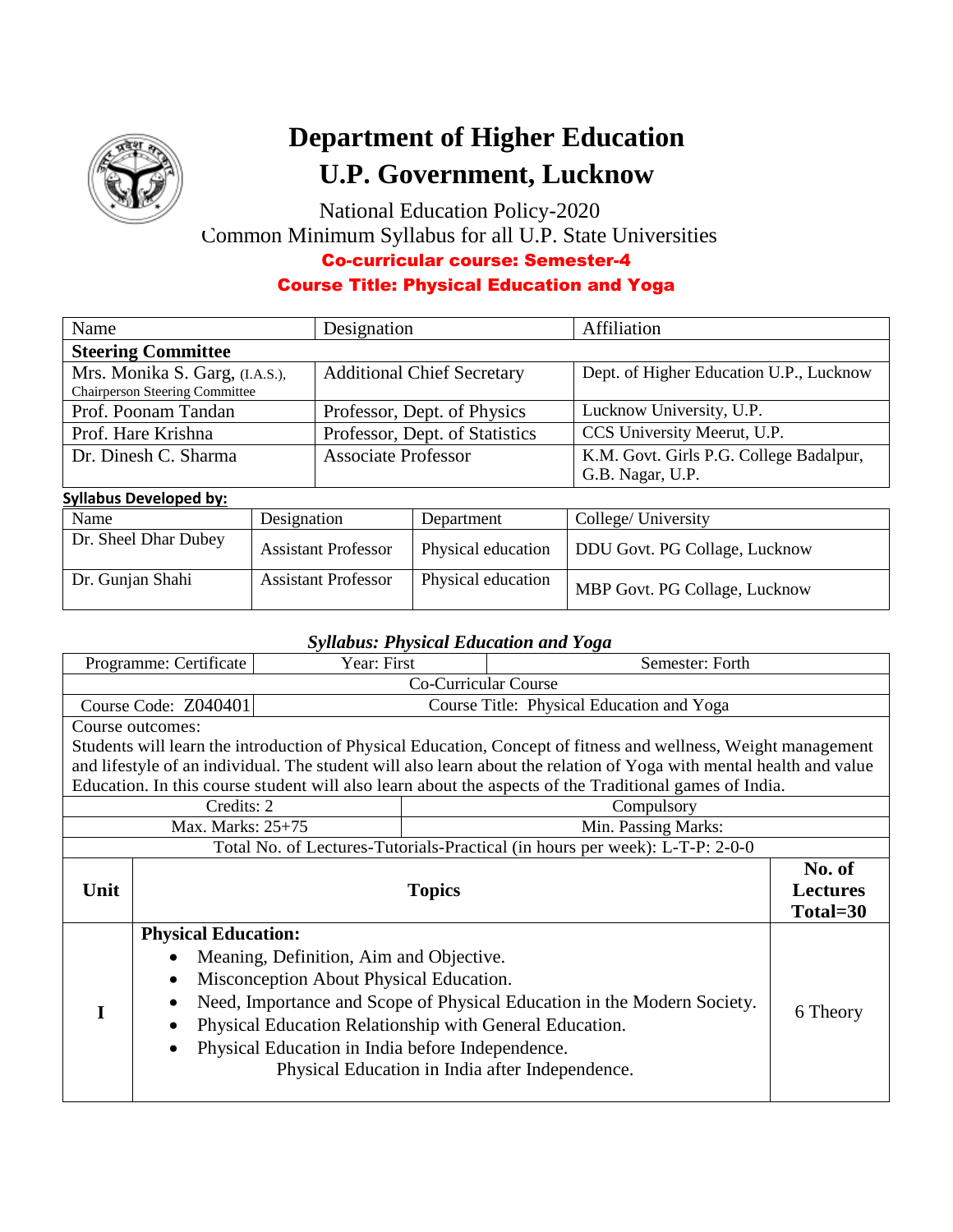|                                          | <b>Concept of Fitness and Wellness:</b>                                                           |             |  |  |
|------------------------------------------|---------------------------------------------------------------------------------------------------|-------------|--|--|
|                                          | Meaning, Definition and Importance of Fitness and Wellness.                                       |             |  |  |
|                                          | Components of Fitness.                                                                            |             |  |  |
|                                          | Factor Affecting Fitness and Wellness.                                                            |             |  |  |
|                                          | <b>Weight Management:</b>                                                                         |             |  |  |
|                                          | Meaning and Definition of Obesity.                                                                |             |  |  |
| $\mathbf{I}$                             | Causes of Obesity.                                                                                | 5 Theory    |  |  |
|                                          | Management of Obesity.                                                                            | 3 Practical |  |  |
|                                          | Health problems due to Obesity.                                                                   |             |  |  |
|                                          | Lifestyle:                                                                                        |             |  |  |
|                                          | Meaning, Definition, Importance of Lifestyle.<br>$\bullet$                                        |             |  |  |
|                                          | Factor affecting Lifestyle.                                                                       |             |  |  |
|                                          | Role of Physical activity in the maintains of Healthy Lifestyle.                                  |             |  |  |
|                                          | <b>Yoga and Meditation:</b>                                                                       |             |  |  |
|                                          | Historical aspect of yoga.<br>$\bullet$                                                           |             |  |  |
|                                          | Definition, types scopes $\&$ importance of yoga.<br>$\bullet$                                    |             |  |  |
|                                          | Yoga relation with mental health and value education.<br>$\bullet$                                |             |  |  |
|                                          | Yoga relation with Physical Education and sports.<br>$\bullet$                                    | 2 Theory    |  |  |
| III                                      | Definition of Asana, differences between asana and physical exercise.<br>$\bullet$                | 6 Practical |  |  |
|                                          | Definition and classification of pranayama.<br>$\bullet$                                          |             |  |  |
|                                          | Difference between pranayama and deep breathing.<br>$\bullet$                                     |             |  |  |
|                                          | Practical: Asana, Suraya-Namaskar, Bhujang Asana, Naukasana, Halasana,<br>$\bullet$               |             |  |  |
|                                          | Vajrasan, Padmasana, Shavasana, Makrasana, Dhanurasana, Tad Asana.                                |             |  |  |
|                                          | Pranayam: Anulom, Vilom.                                                                          |             |  |  |
|                                          | <b>Traditional Games of India:</b>                                                                |             |  |  |
|                                          | Meaning.<br>$\bullet$                                                                             |             |  |  |
|                                          | <b>Types of Traditional Games-</b><br>$\bullet$                                                   |             |  |  |
|                                          | $\overline{\phantom{a}}$ Gilli-Danda                                                              |             |  |  |
|                                          | Kanche                                                                                            |             |  |  |
|                                          | Stapu<br>$\blacksquare$ Gutte, etc.                                                               |             |  |  |
| IV                                       | Importance/ Benefits of Traditional Games.                                                        | 2 Theory    |  |  |
|                                          | How to Design Traditional Games.                                                                  | 6 Practical |  |  |
| <b>Recreation in Physical Education:</b> |                                                                                                   |             |  |  |
|                                          | Meaning, Definition of Recreation.<br>٠                                                           |             |  |  |
|                                          | Scope and Importance of Recreation.                                                               |             |  |  |
|                                          | General Principles of Recreation.                                                                 |             |  |  |
|                                          | Types of Recreational Activities.                                                                 |             |  |  |
|                                          | Aerobics and Zumba.(Fir India Movement)                                                           |             |  |  |
| <b>Suggested Readings:</b>               |                                                                                                   |             |  |  |
|                                          | ↓ Singh, Ajmer, Physical Education and Olympic Abhiyan, "Kalayani Publishers", New Delhi, Revised |             |  |  |
|                                          | Addition, 2006                                                                                    |             |  |  |
|                                          | ↓ Patel, Shri krishna, Physical Education, "Agrawal Publishers", Agra, 2014-15                    |             |  |  |
|                                          | + Panday, Preeti, Sharirik Shiksha Sankalan, "Khel Sanskriti Prakashan, Kanpur                    |             |  |  |